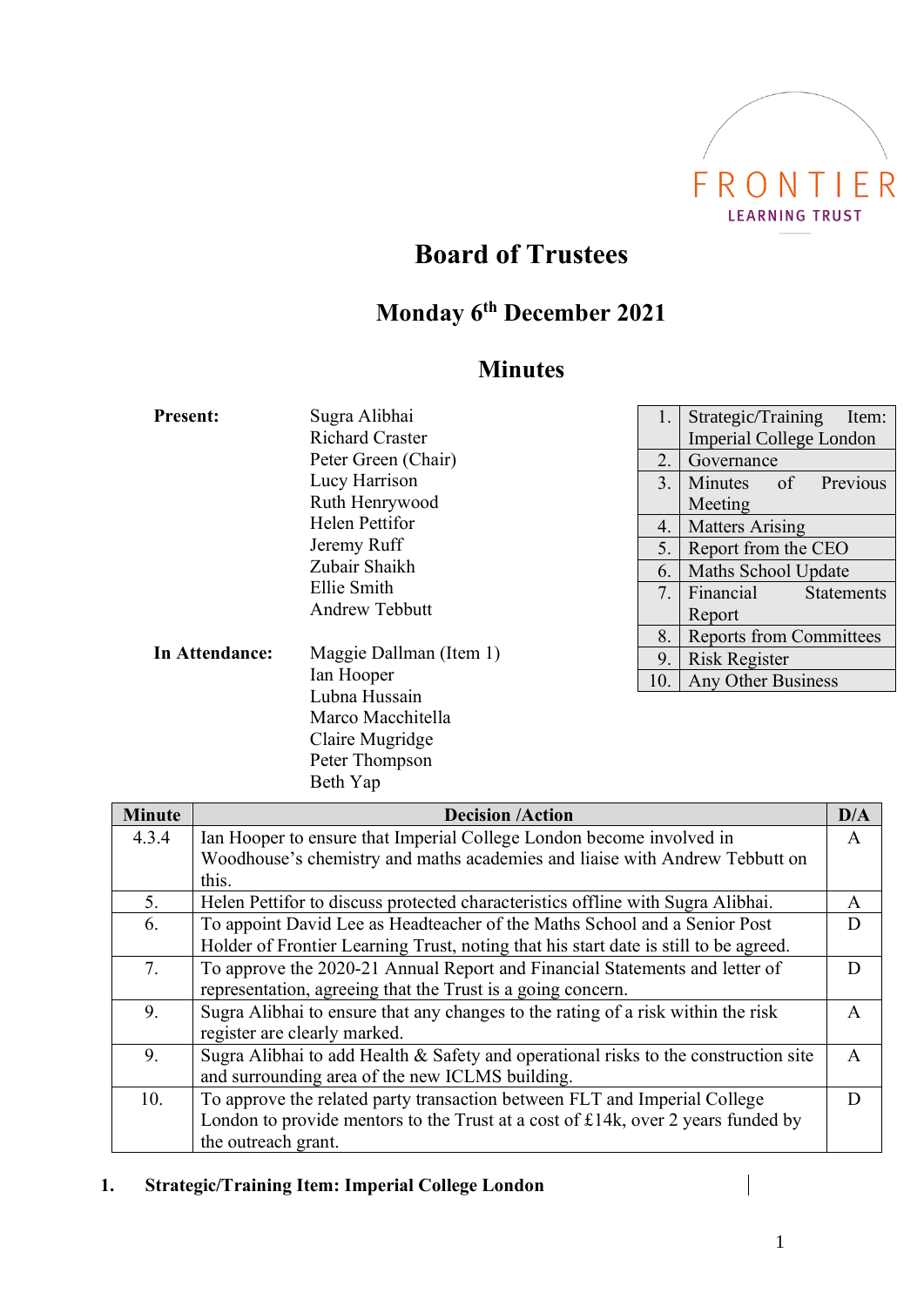Professor Maggie Dallman, Chair of Members at Frontier Learning Trust welcomed all in attendance and outlined the work taking place at Imperial College London, whose mission is *to achieve enduring excellence in research and education in science, engineering, medicine and business for the benefit of society.*

Imperial currently has over 18,000 students, across nine campuses in London, with 60% of students coming from outside the United Kingdom.

Maggie drew attention to the work currently being conducted by Imperial in response to Covid-19, with 2,000 workers supporting this. Imperial is sharing its expertise in science, technology, engineering and medicine education with teachers and pupils, via a series of free online materials, ideal for those home schooling during the pandemic. Maggie also highlighted that Imperial's "Let's talk Covid-19" is the world's most popular free online Coursera course.

The Board noted the outreach work to widen participation for undergraduates at Imperial, along with targets that have been agreed with the Office for Students, to be met by 2025, which are:

- To recruit an additional 48 students a year from England's Index of Multiple Deprivation, quintile 1 (reducing the access gap to 18.3%);
- To recruit an additional 41 students a year from POLAR 4, quintiles 1 & 2 postcodes (reducing the access gap to 42.4%); and
- To increase the intake of black students from 55 to 110 to better reflect the diversity of London where 18% of the population are BME.

Maggie outlined the programmes that are offered to younger students, which include 'STEM in Action' for years 8 & 9, summer schools for years 10 & 11 and 'Pathways to Medicine' for years 12 & 13. The Board also noted additional initiatives such as the mA\*ths and further mA\*ths online programmes, which have over one hundred year 13 students in the cohort this year.

Maggie went on to outline the plans for the Imperial College London Maths School (ICLMS), which will be one of only 11 maths schools in the country, explaining that this has been an exciting project already, and now with the appointment of the Headteacher, who will motivate the target population of students.

The Board noted the Imperial representatives who are involved with the ICLMS project:

**Professor Maggie Dallman OBE** is the Professor of Immunology at Imperial and Vice President (International) and Associate Provost (Academic Partnerships). Maggie chairs the ICLMS Steering Group and is the Imperial Lead for the project. Maggie also chairs the Member Board of the Frontier Learning Trust (FLT) and engages in all major discussions and strategic decisions regarding the future of the Trust and ICLMS.

**Professor Richard Craster** is Dean of the Faculty of Natural Sciences at Imperial, as well as holding a number of external positions in the mathematics landscape, including chairing the Advisory Board of Mathematics in Education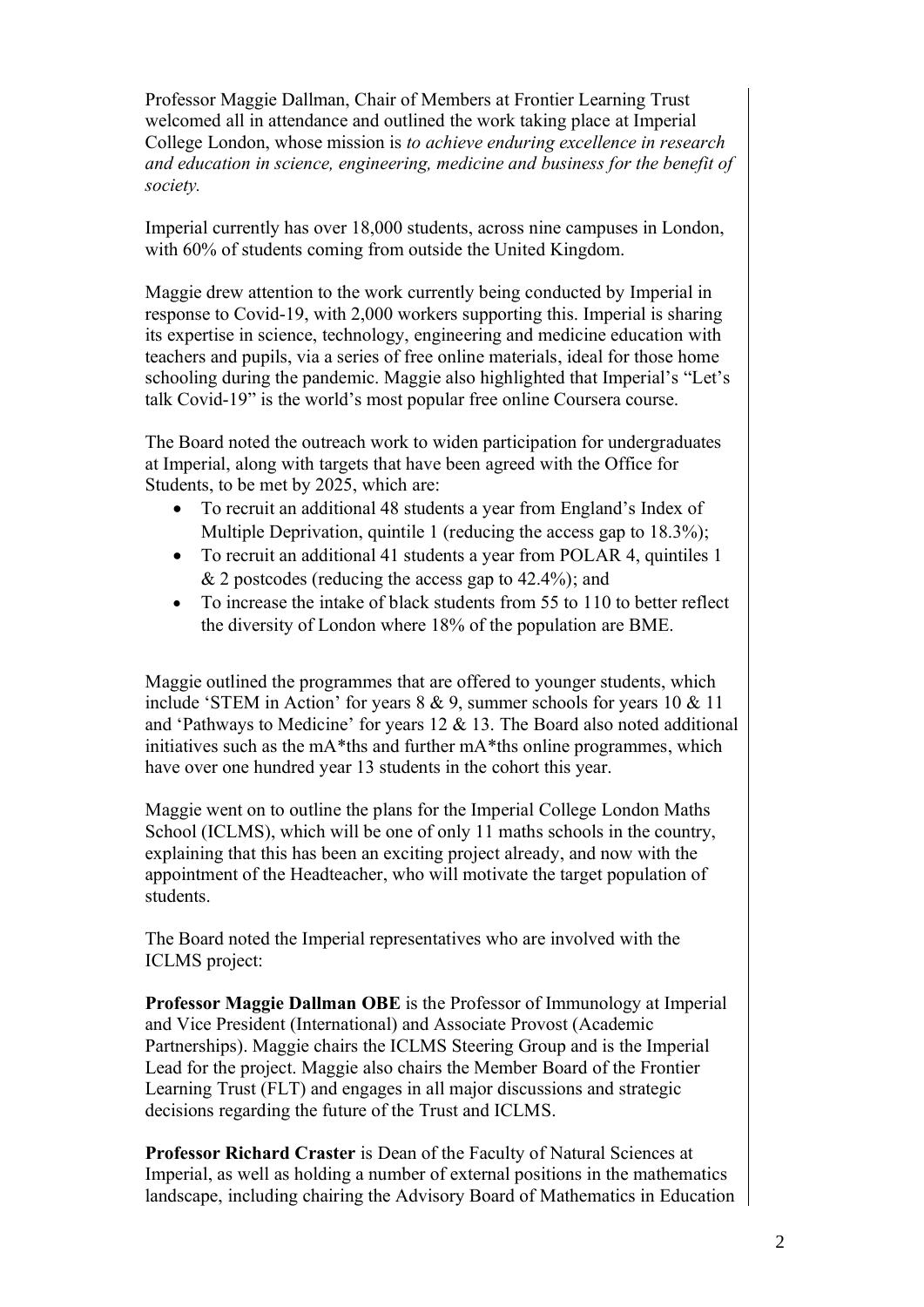& Industry (MEI). Richard will play a key role in advising relevant FLT colleagues and the ICLMS Headteacher.

**Andrew Tebbutt** is Director of Outreach at Imperial and has been involved in several streams of work in the pre-opening phase. As Chair of the Student Recruitment, Outreach and Communications Sub-Committee, reporting to the ICLMS Steering Group, Andrew is engaged in the plan and delivery of outreach work alongside FLT colleagues ensuring close adherence to the collaboration agreement between Imperial and FLT. Andrew is also a member of FLT's Finance & Operations Committee and Search & Governance Committee.

**Ellie Smith** is one of Imperial's Senior Business Partners in the Finance Division, working with departments including Outreach and the President's Office to support business areas with all aspects of financial planning. As a member of the FLT Finance & Operations Committee, as well as the ICLMS Steering Group, Ellie is closely engaged with the creation of financial processes involving Imperial and the Trust, whilst monitoring the expenditure of the Project Development and Outreach Grants in the pre-opening phase, fulfilling the reporting requirements of the DfE.

**Professor Emma McCoy** is a Professor of Statistics and Imperial's Vice Provost (Education and Student Experience), leading the College's strategy on learning and teaching and ensuring every student's experience at Imperial is the best it can be. As a former Head of Department for Imperial's Department of Mathematics, Emma is advising on the Admissions processes for ICLMS and facilitating the more detailed work on the curriculum, engaging partners such as Mathematics in Education and Industry (MEI). Emma also chairs the Admissions, Education and Curriculum Sub-Committee for ICLMS.

**Sam Bailey** heads up the Data and Evaluation Team within Imperial's Outreach department. As a member of the Local Governing Body Board, Sam will bring a strong, data-driven insight into the widening participation landscape in which the Trust and ICLMS will operate.

**Professor George Constantinides** is a Professor of Digital Computation in Imperial's Department of Computing. George holds the position of Chair of the ICLMS Project Review Board (PRB), established in summer of 2021, in accordance with the collaboration agreement between Imperial and the FLT. **Professor Alan Spivey** (Faculty of Natural Sciences) and **Martin Lupton** (Faculty of Medicine) will join George on the PRB.

Finally, the Board noted Imperial's commitments to ICLMS and Woodhouse that are clearly stated in the original business case to the DfE, which include curriculum and student support, visits to Imperial and governance expertise.

The Chair thanked Maggie for her presentation and for championing this project from the start, as well as for her ongoing commitment.

#### **2. Governance**

**2.1. Apologies**

Linda Horbye, James Marshall and Adrian Marrocco,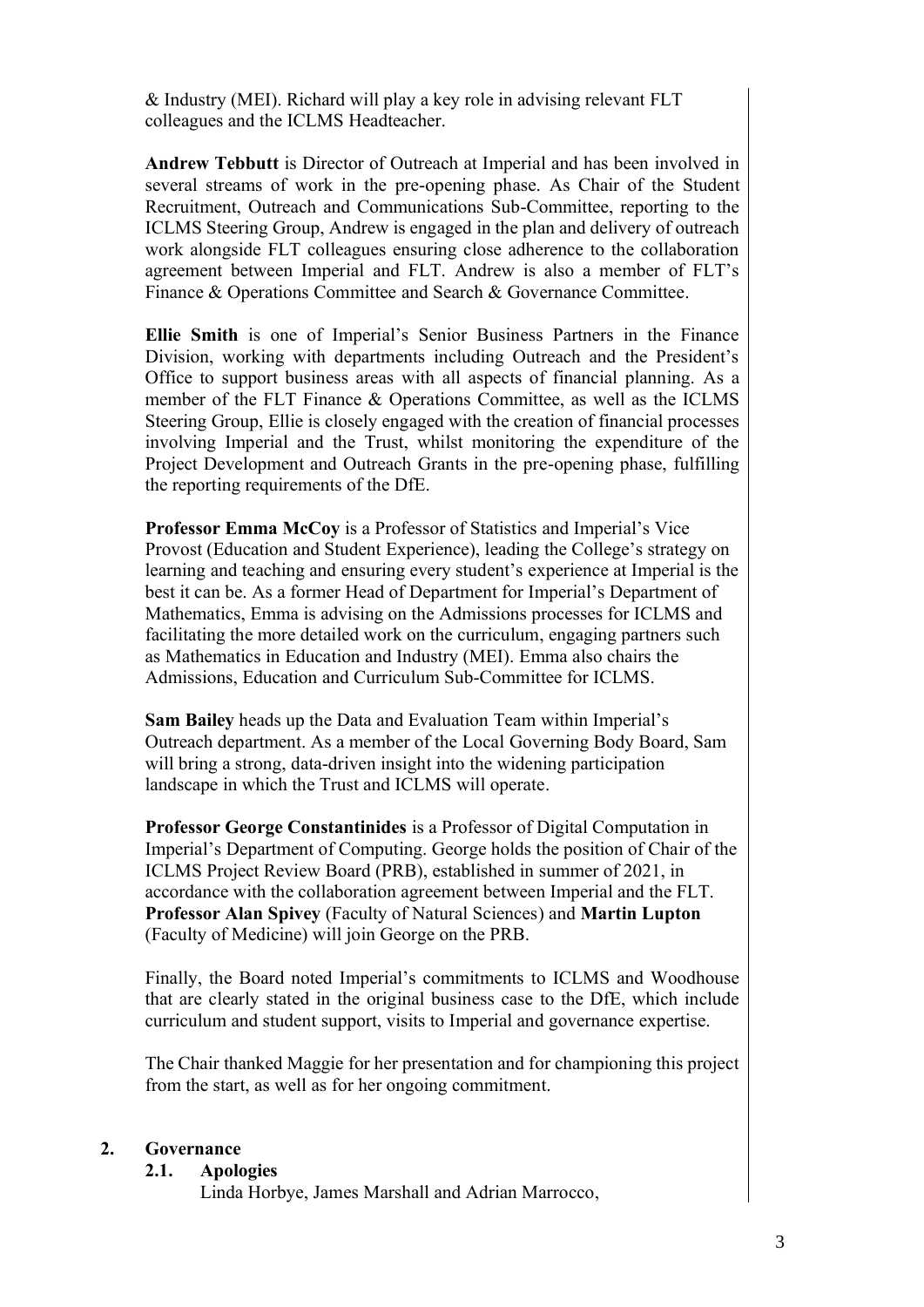### **2.2 Declaration of Interest**

Richard Craster, Ellie Smith and Andrew Tebbutt declared an interest in item 10 and would not participate in the discussion.

### **2.3 Sam Bailey**

The Clerk informed the Board that Annalisa Alexander has stepped down as an Imperial-appointed Governor and Sam Bailey has taken over this role. A written resolution was passed on  $1<sup>st</sup>$  November 2021 to appoint Sam to the Woodhouse Local Governing Body with a view to him moving to the ICLMS Local Body when this is convened in 2022-23.

### **3. Minutes of the Previous Meeting.**

The minutes of the meeting of 18<sup>th</sup> October 2021 were reviewed and approved as a true and accurate record of the events that took place. It was agreed that the minutes should be uploaded to the Trust's website in their entirety.

### **4. Matters Arising from the Previous Minutes**

3.4 Ian Hooper to ensure that colleagues at Imperial College London become involved in Woodhouse's chemistry and maths academies and liaise with Andrew Tebbutt on this.

#### **5. CEO Report**

The CEO report had been circulated to the Board in advance of the meeting and Sugra Alibhai took this as read. Sugra informed the Board that David Lee had accepted the position of Headteacher of the ICLMS and she was liaising with him to agree a start date.

Sugra also updated the Board on the financial position, explaining that, with operating costs of £5.21m, the Trust ended the year with an operating surplus of £672k. The Chair congratulated the Trust on this work, noting that an increase in the rate of funding per student and a number of cost savings related to covid have resulted in the first healthy surplus for a number of years. Claire Mugridge explained that, as a result of academisation, the Trust received a number of financial benefits such as the reimbursement of VAT and Council Tax, and receipt of the teachers' pay grant. In addition to this, the Trust will receive reimbursement for the NI increase in April, which would not have been received as a sixth form college.

**In response to a question from Trustees,** Sugra explained that a lengthy discussion around the plans to manage the surplus took place at the Finance & Operations Committee. Sugra will oversee the drafting of a 5-year finance and premises plan for the Trust and Woodhouse College, which will inform the treatment of this and any future surpluses.

Ian Hooper informed the Board that a pay settlement of 1% has been agreed for support staff, which is lower than the Trust had budgeted for and creates a saving of £16k.

Action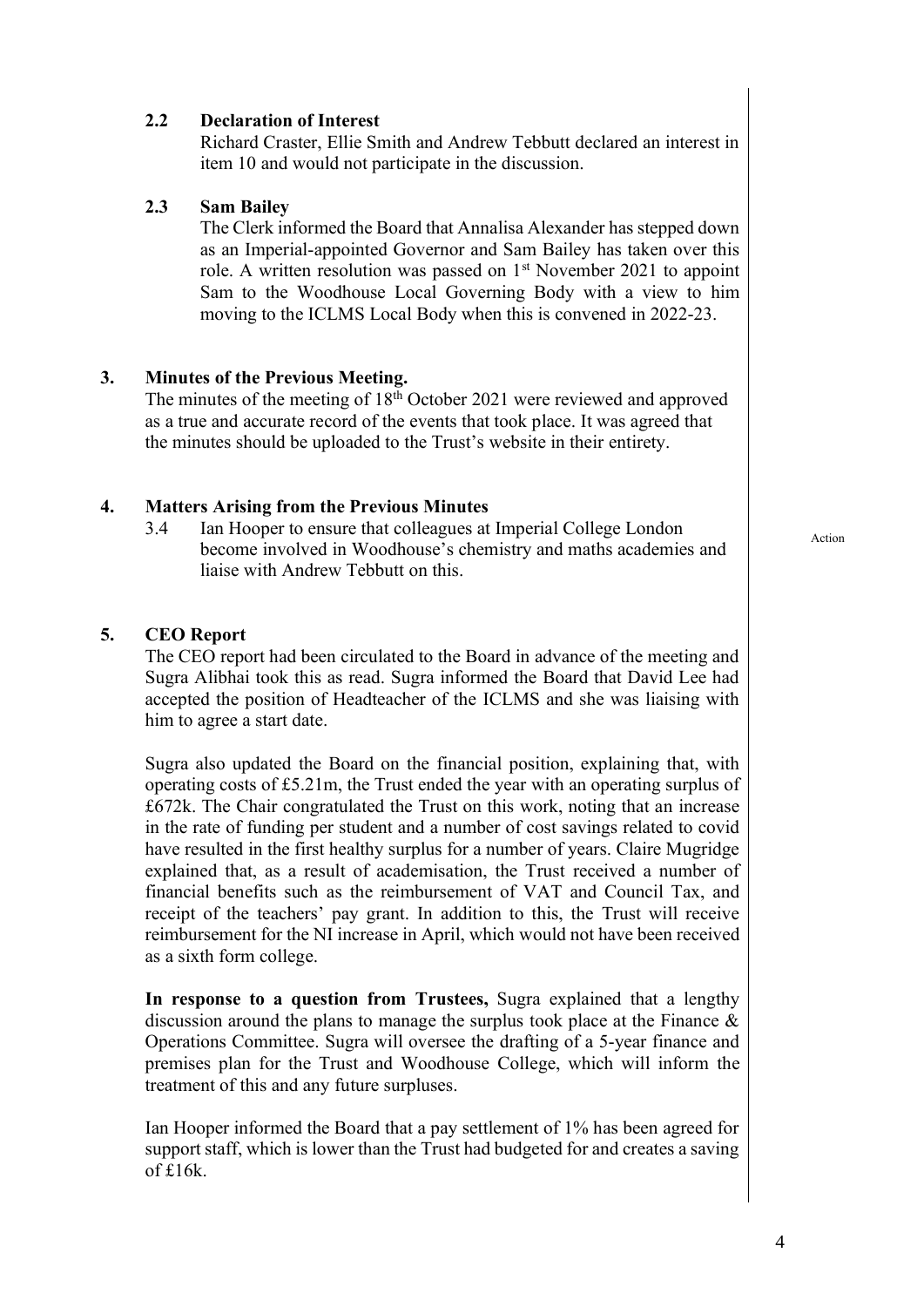The Board thanked Sugra for the new format of the CEO report, which included much more data than previous reports. Helen Pettifor agreed to discuss protected characteristics offline with Sugra.

#### **6. Maths School Update**

Peter Green referred to the maths school update that had been circulated in advance, and shared the latest architectural proposal for the site, which had been included in the tender document submitted by Portakabin, who have just won the contract for the new build. **In response to a question from Trustees**, Peter confirmed that the size of the building and the surrounding land had not changed materially in Portakabin's proposals compared to the original plans.

**Trustees questioned** whether there was any update around the DfE legal charge. Peter reminded the Board that the DfE retain the right to take back the new building and the surrounding land should ICLMS ever fail. **In response to a question from Trustees**, Peter explained that the Collaboration Agreement includes a number of conditions by which the Trust would be deemed to have failed, but he reassured the Board that this is extremely unlikely. Peter went on to inform the Board the Trust is in negotiations with the DfE around this legal charge and has pushed back on anything that could impede the future development of the Woodhouse site outside of the designated land for ICLMS. The Board noted that the Trust have little flexibility on the principle of the DfE taking a charge over the development as the agreement is based on DfE precedent.

Peter explained that the Trust plans to work in consultation with local residents around the building project and is arranging to invite the local MP and Councillors to see the site. Peter explained that there are plans to use the building for community activities and classes. The Board noted that Sport England will object to the build as this will be seen as a loss of potential sports space.

Finally, the Board considered the CV of David Lee, who had accepted the role of the Headteacher of the ICLMS and hopes to join the Trust by the summer term.

The Board agreed to appoint David Lee as Headteacher of the Maths School and a Senior Post Holder of Frontier Learning Trust, noting that his start date is still to be agreed.

#### **7. Finance Report**

The Board considered the 2020-21 Annual Report and Financial Statements, noting that these had already been considered in detail by the Audit & Compliance Committee and recommended to the Board for approval.

The Chair reminded the Board that this was the first audit under the academy framework and congratulated the CFO, Claire Mugridge, and the Trust on the unqualified opinion with very few recommendations, all of which were low risk.

Decision

Action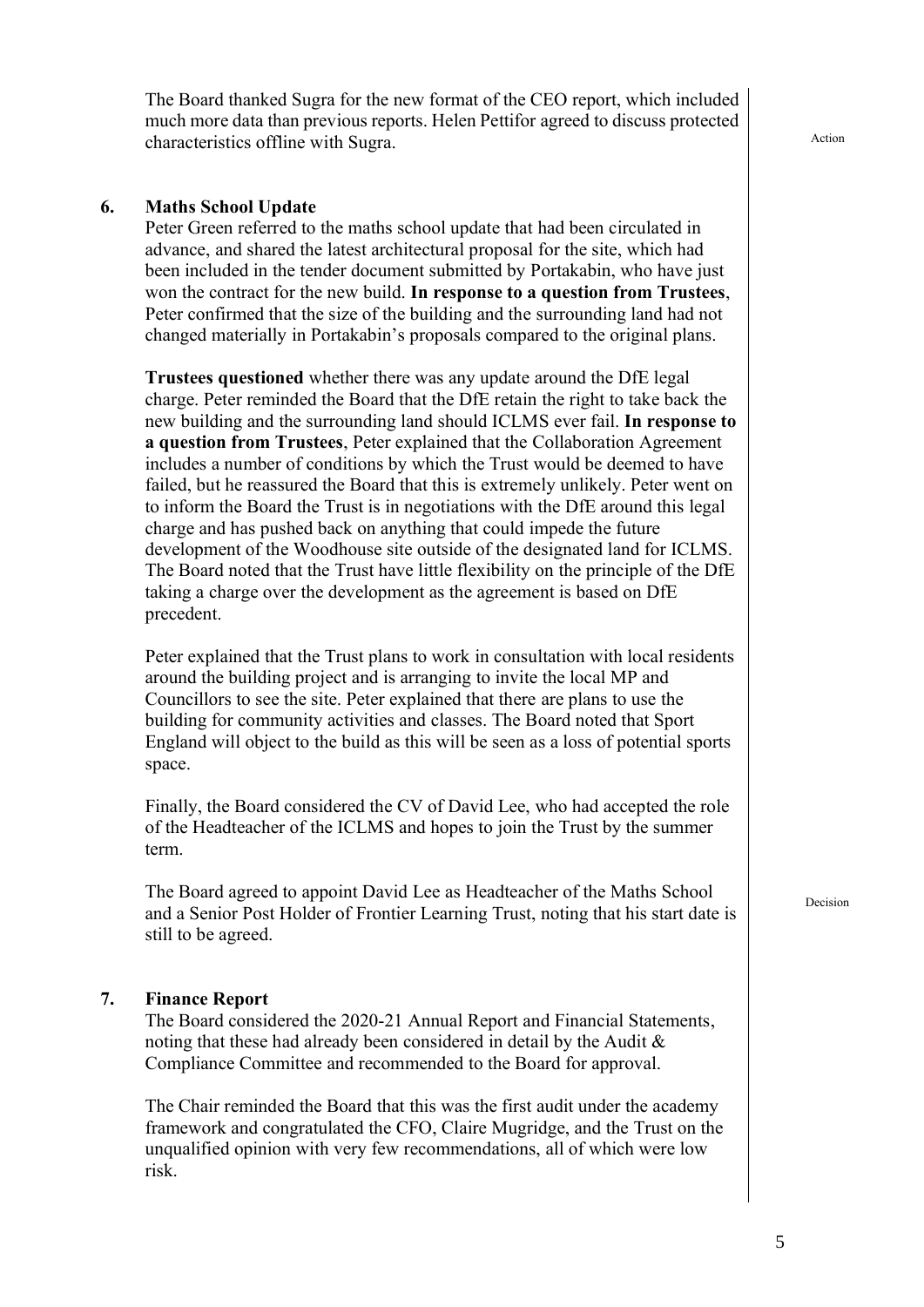Claire updated the Board on two adjustments included in the accounts which related to: a) the value at which assets were transferred from the Corporation; and b) changes in accounting rules under academy legislation, which means that unspent grants can no longer be deferred to the following year.

The Board went on to discuss the Trust's healthy cash reserves of £3.1m, noting that £2.4m are 'free reserves'. The Trust's reserves policy stipulates a minimum level of free reserves of £500k and Claire explained that the Reserves Policy was discussed in detail by both the Audit & Compliance and Finance & Operations Committees. Sugra Alibhai explained that conversations with other sixth form colleges have highlighted that their reserves are also high following academisation. However, the Board agreed that a medium-term financial plan for the Trust, including a review of the Reserves Policy, is needed to ensure that reserves do not become too large.

**In response to a question from Trustees**, Claire explained that the Trust did not apply for any additional Covid grants from the DfE and is not expecting any potential claw-backs.

**In response to another question from Trustees,** Claire explained that the Maths School building will be shown in the accounts as a donation and then depreciated as an asset, so will be 'neutral' on the balance sheet.

The Board approved the 2020-21 Annual Report and Financial Statements and letter of representation, agreeing that the Trust is a going concern.

Claire informed the Board of the current financial situation for 2021-22, with income of £1.5m and operating costs of £1.26m so far this year. However, Claire reminded the Board that spending is always slow at the beginning of the academic year.

#### **8. Reports from Committees and Local Governing Body**

#### **8.1 Finance & Operations Committee**

The Board received the minutes of the Finance & Operations Committee of 1st November 2021 and was informed that further discussions around the Trust's financial KPIs will take place following some benchmarking with other institutions.

Claire explained that the Woodhouse College Trading Company Board met to receive and approve the accounts, which had received a clean audit.

**8.2 Remuneration Committee** The Board was informed that the Remuneration Committee met on 8<sup>th</sup> November 2021 to agree the pay of the Senior Post Holders and that Sugra Alibhai has successfully passed her probationary period.

#### **8.3 Local Governing Body**

The Board received the minutes of the Local Governing Body of 15<sup>th</sup> November 2021. Marco Macchitella, Chair of the Local Governing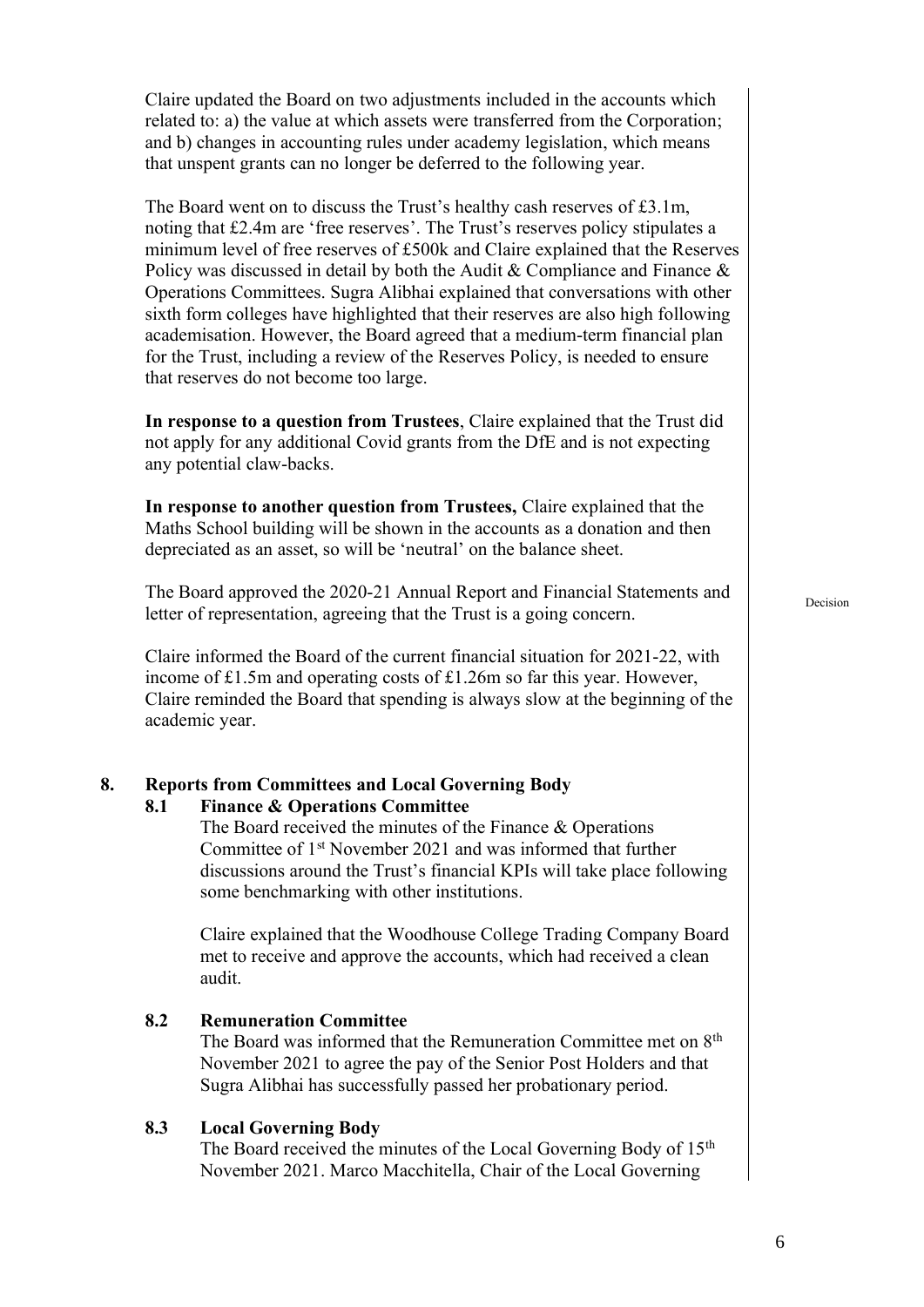Body Board, informed the Trustee Board that Pemi Arowojolu, an alumna of the College, has been appointed as Careers Governor.

Marco also informed the Board that a large part of the meeting was used to consider the College's Self-Assessment Report, which included a judgment of 'Outstanding'. The Governing Body had agreed with this judgment but requested that the Senior Leadership Team ensures that it has enough evidence to back this up to Ofsted.

#### **8.4 Audit & Compliance Committee**

The Board received the minutes of the Audit & Compliance Committee of 15th November 2021, noting that the majority of the meeting was used to consider the internal and external audit reports.

Zubair Shaikh, as Chair of the Committee, informed the Board that, following a recommendation of the auditors, a full review of the My Concern system had been conducted and this continues to work well.

The Committee also had a lengthy discussion around cyber security and requested that the Senior Leadership Team consider whether a special audit of this is needed.

**In response to a question from Trustees,** Ruth Henrywood, Safeguarding Trustee, explained that she has met with the Safeguarding Team to understand how safeguarding is managed within the College and thanked Lubna Hussain for her help in understanding this role.

**In response to another question from Trustees,** Lubna Hussain confirmed that she had no new issues to report regarding safeguarding but explained that the Annual Strategy & Training Event will include sessions on safeguarding and Prevent.

#### **9. Risk Register**

Sugra Alibhai presented the Trust's risk register, explaining that the risk around a reduction in Ofsted grade had been reduced to 'medium' due to the amount of training that had been conducted with staff on this area. The Board was also informed that Ofsted training would take place at the Annual Strategy & Training Event.

**In response to a request from Trustees**, Sugra agreed to add Health & Safety and operational risks to the construction site and surrounding area of the new ICLMS building.

The Board noted that the College has had difficulty in recruiting to some posts and, for the first time in a number of years, is short of teachers for the start of next term. Sugra explained that additional flexibilities have been offered, such as working from home, to make these posts more appealing to potential candidates. The Board suggested that this risk be increased to 'high' if appropriate and suggested working with Imperial, where appropriate, on potential recruitment strategies.

Action